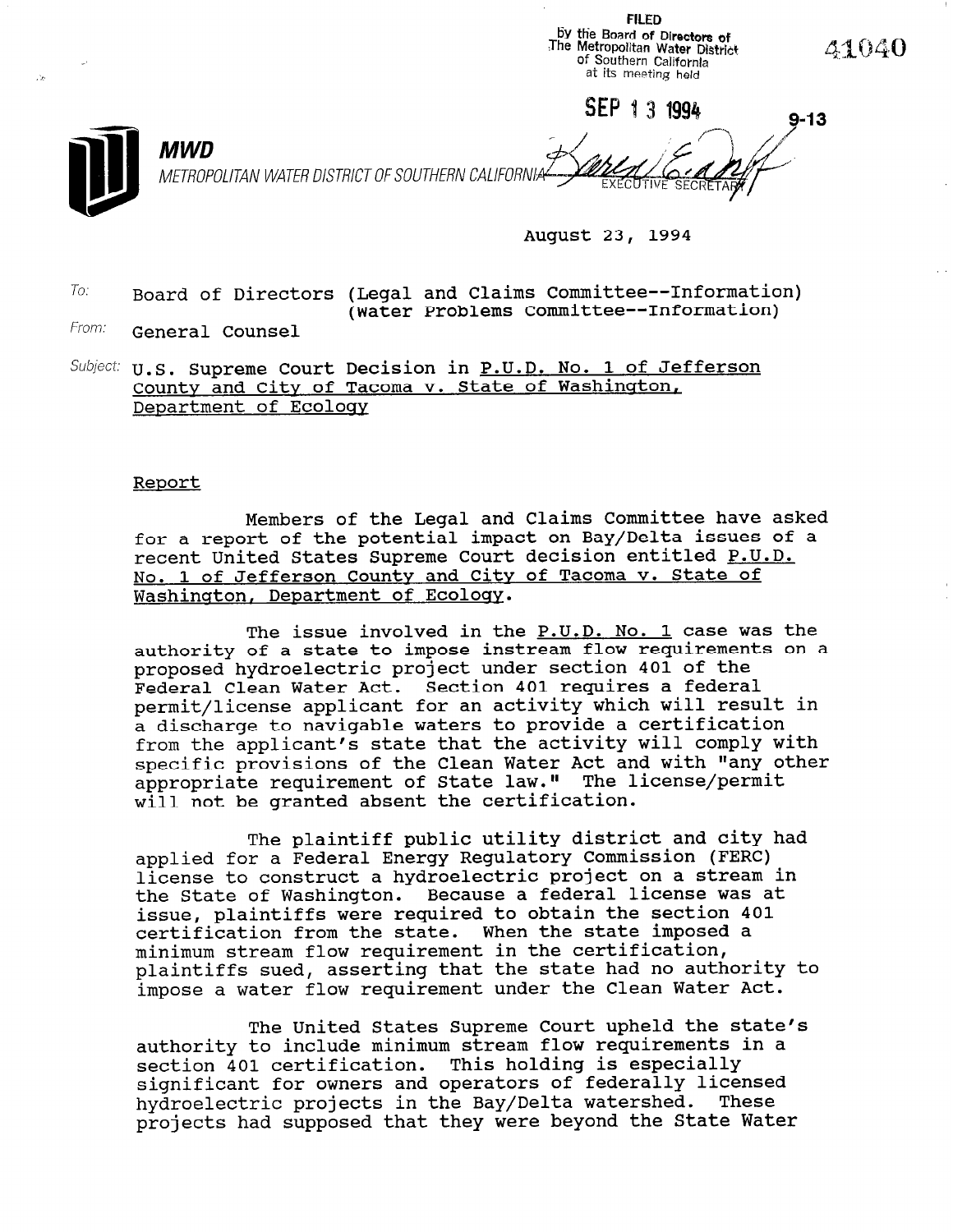Board of Directors -2- August 23, 1994

Resources Control Board's (SWRCB) authority to impose instream flow requirements, based on an earlier United States Supreme Court decision (California v. Federal Energy Regulatory Commission) which held that the SWRCB could not impose stream flow conditions on such a project beyond the minimum stream flows contained in the project's FERC license. SWRCB now has authority to impose its own stream flow requirements on FERC licensed projects through the section 401 certification process.

Other than with respect to hydroelectric power projects, the specific holding regarding section 401 authority likely will not have a major impact on Bay/Delta regulation because the SWRCB has sufficient authority under state law to impose stream flow requirements, and has done so as part of its Bay/Delta regulatory program. However, in the course of its analysis of the states' authority under section 401, the Supreme Court broadly surveyed water quality authority under the Clean Water Act, using language which likely will have an impact on the water quality standard process under section 303. The most significant potential impacts are summarized below.

First, the Court rejected the position that water quality standards must be limited to traditional water quality parameters, and should not include non-quality requirements such as stream flow. The Court found that the argument that the Clean Water Act is concerned with water "quality" and does not allow regulation of water "quantity", is an artificial distinction: diminishment of water quantity can constitute uistinction. Uiminismment of water quantity can constitute watti portation. This probably answers the question whether under its water quality authority. Metropolitan had in the past contended that general outflow requirements must be based on SWRCB's water rights authority, rather than its water quality authority. (While the P.U.D. No. 1 case appears to authorize SWRCB adoption of general outflow standards under authorize dance auoption of general outflow standards under which requires a water rights hearing before the general which requires a water rights hearing before the general standards can be implemented against a specific water rights<br>holder.)

However, the Court's opinion was in the context of a review of a state's ability to include instream flow review of a <u>state s</u> ability to include instream flow<br>requirements and may be subject to some weed when if and when tequilements and may be subject to some revision if and whe the courts are faced with the question of whether the United States Environmental Protection Agency (EPA) has the authority under its water pollution authority to impose outflow standards on a state contrary to the state's wishes.